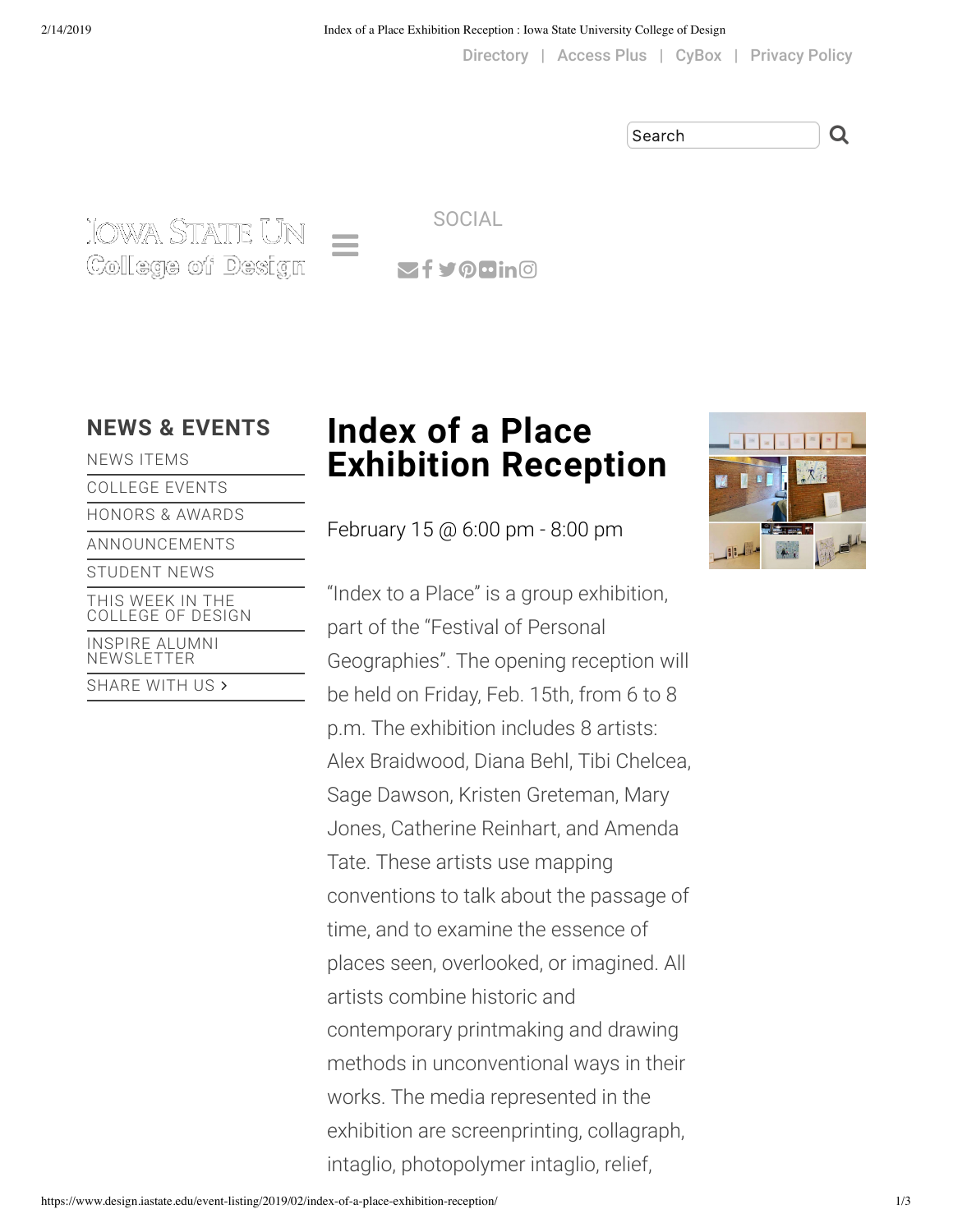2/14/2019 Index of a Place Exhibition Reception : Iowa State University College of Design

digital, robot-aided drawings, and photography.

## **F**<br>[FACEBOOK](https://www.facebook.com/)



## **[Index to a Place](https://www.facebook.com/events/361661698010455/)**

### **Share our news**



| Details            | <b>Venue</b> |
|--------------------|--------------|
| Date:              | Design on    |
| <b>February</b>    | Main         |
| 15                 | Gallery      |
| Time:              | 203 Main     |
| $6:00$ pm -        | St.          |
| $8:00$ pm          | Ames, IA     |
| Event              | 50011        |
| <b>Categories:</b> | United       |
| Exhibitions,       | States       |
| Reception          | + Google Map |